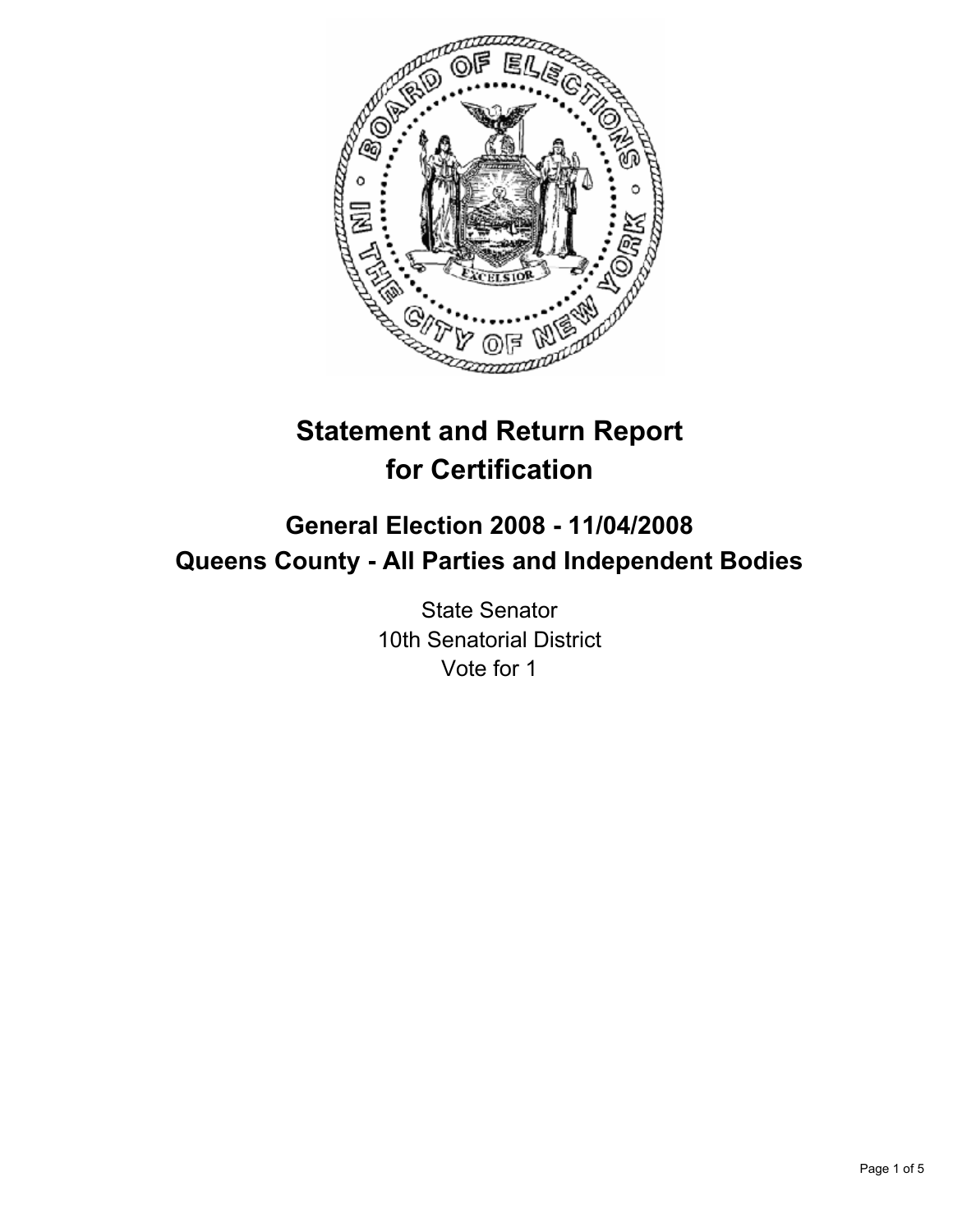

### **Assembly District 23**

| PUBLIC COUNTER                       | 5,039 |
|--------------------------------------|-------|
| EMERGENCY                            | 0     |
| ABSENTEE/MILITARY                    | 125   |
| AFFIDAVIT                            | 167   |
| Total Ballots                        | 5,341 |
| SHIRLEY L HUNTLEY (DEMOCRATIC)       | 2,336 |
| SHIRLEY L HUNTLEY (WORKING FAMILIES) | 136   |
| Total Votes                          | 2,472 |
| Unrecorded                           | 2.869 |

#### **Assembly District 25**

| <b>PUBLIC COUNTER</b>                | 4,128 |
|--------------------------------------|-------|
| <b>EMERGENCY</b>                     | 192   |
| ABSENTEE/MILITARY                    | 91    |
| AFFIDAVIT                            | 231   |
| <b>Total Ballots</b>                 | 4,660 |
| SHIRLEY L HUNTLEY (DEMOCRATIC)       | 2,332 |
| SHIRLEY L HUNTLEY (WORKING FAMILIES) | 84    |
| <b>Total Votes</b>                   | 2,416 |
| Unrecorded                           | 2.244 |

#### **Assembly District 27**

| <b>PUBLIC COUNTER</b>                | 5,353 |
|--------------------------------------|-------|
| <b>EMERGENCY</b>                     | 35    |
| ABSENTEE/MILITARY                    | 204   |
| AFFIDAVIT                            | 207   |
| <b>Total Ballots</b>                 | 5,895 |
| SHIRLEY L HUNTLEY (DEMOCRATIC)       | 3,288 |
| SHIRLEY L HUNTLEY (WORKING FAMILIES) | 175   |
| HARRY MCGEE (WRITE-IN)               |       |
| LOWELL RAPAPORT (WRITE-IN)           |       |
| <b>Total Votes</b>                   | 3,465 |
| Unrecorded                           | 2,430 |

### **Assembly District 28**

| <b>PUBLIC COUNTER</b>                | 9,452  |
|--------------------------------------|--------|
| <b>EMERGENCY</b>                     | 19     |
| ABSENTEE/MILITARY                    | 547    |
| AFFIDAVIT                            | 259    |
| <b>Total Ballots</b>                 | 10,409 |
| SHIRLEY L HUNTLEY (DEMOCRATIC)       | 6,098  |
| SHIRLEY L HUNTLEY (WORKING FAMILIES) | 271    |
| <b>Total Votes</b>                   | 6,369  |
| Unrecorded                           | 4,040  |
|                                      |        |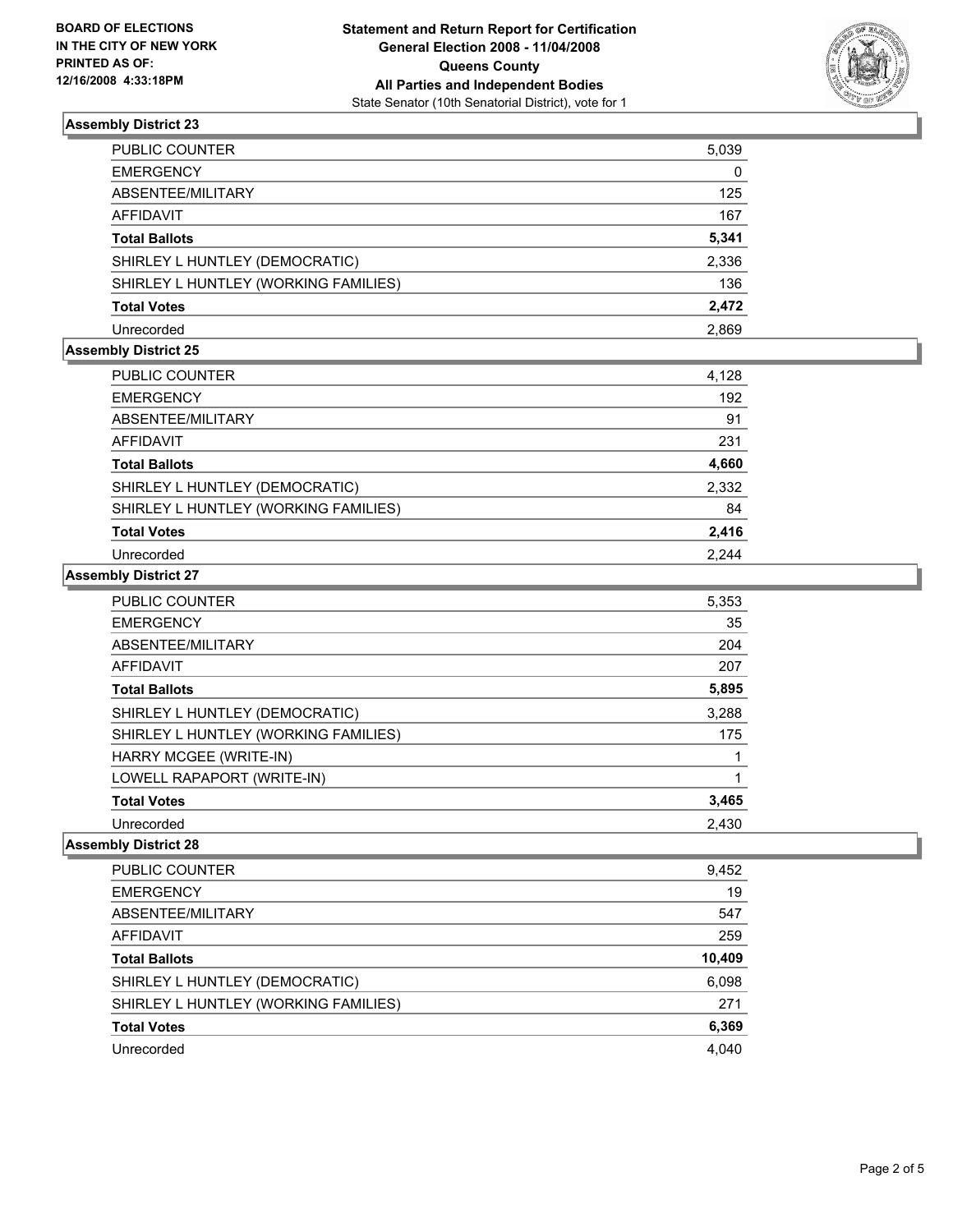

### **Assembly District 29**

| PUBLIC COUNTER                       | 17,778 |
|--------------------------------------|--------|
| <b>EMERGENCY</b>                     | 4      |
| ABSENTEE/MILITARY                    | 516    |
| <b>AFFIDAVIT</b>                     | 547    |
| <b>Total Ballots</b>                 | 18,894 |
| SHIRLEY L HUNTLEY (DEMOCRATIC)       | 14,119 |
| SHIRLEY L HUNTLEY (WORKING FAMILIES) | 291    |
| <b>RUBEN WILLS (WRITE-IN)</b>        | 4      |
| <b>Total Votes</b>                   | 14,414 |
| Unrecorded                           | 4.480  |

### **Assembly District 31**

| <b>PUBLIC COUNTER</b>                | 17,954 |
|--------------------------------------|--------|
| <b>EMERGENCY</b>                     | 35     |
| ABSENTEE/MILITARY                    | 340    |
| AFFIDAVIT                            | 729    |
| <b>Total Ballots</b>                 | 19,091 |
| SHIRLEY L HUNTLEY (DEMOCRATIC)       | 12,473 |
| SHIRLEY L HUNTLEY (WORKING FAMILIES) | 272    |
| ALAN JENNINGS (WRITE-IN)             |        |
| <b>RUBEN WILLS (WRITE-IN)</b>        |        |
| <b>Total Votes</b>                   | 12,747 |
| Unrecorded                           | 6.344  |

#### **Assembly District 32**

| PUBLIC COUNTER                       | 37,089 |  |
|--------------------------------------|--------|--|
| <b>EMERGENCY</b>                     | 52     |  |
| ABSENTEE/MILITARY                    | 701    |  |
| AFFIDAVIT                            | 1,739  |  |
| <b>Total Ballots</b>                 | 39,650 |  |
| SHIRLEY L HUNTLEY (DEMOCRATIC)       | 27,871 |  |
| SHIRLEY L HUNTLEY (WORKING FAMILIES) | 679    |  |
| JOE VIDAL (WRITE-IN)                 |        |  |
| <b>Total Votes</b>                   | 28,551 |  |
| Unrecorded                           | 11.099 |  |

#### **Assembly District 33**

| PUBLIC COUNTER                       | 683 |
|--------------------------------------|-----|
| <b>EMERGENCY</b>                     | 0   |
| ABSENTEE/MILITARY                    | 24  |
| <b>AFFIDAVIT</b>                     | 25  |
| <b>Total Ballots</b>                 | 733 |
| SHIRLEY L HUNTLEY (DEMOCRATIC)       | 546 |
| SHIRLEY L HUNTLEY (WORKING FAMILIES) | 9   |
| <b>Total Votes</b>                   | 555 |
| Unrecorded                           | 178 |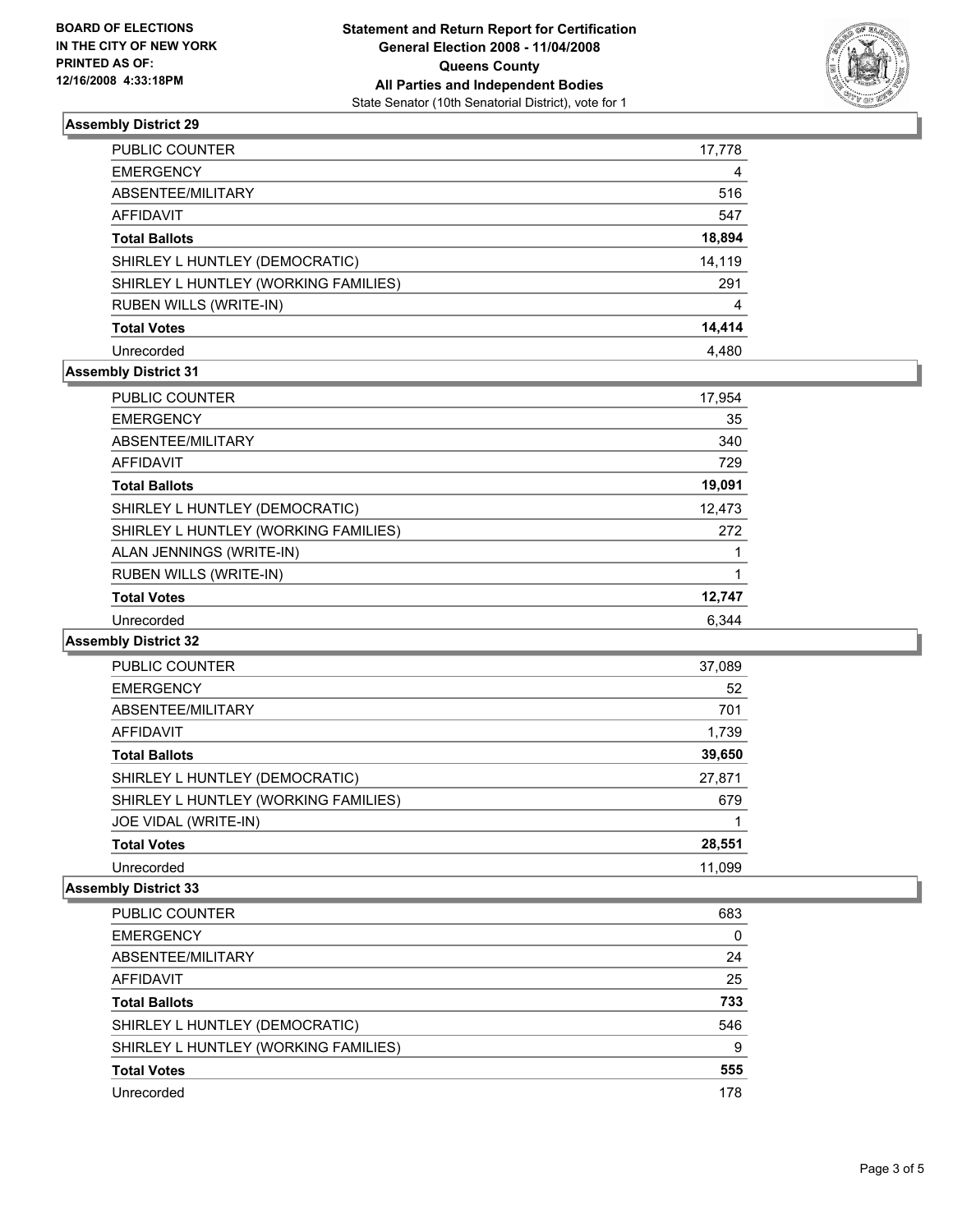

### **Assembly District 38**

| PUBLIC COUNTER                       | 1,543 |
|--------------------------------------|-------|
| <b>EMERGENCY</b>                     | 107   |
| ABSENTEE/MILITARY                    | 36    |
| <b>AFFIDAVIT</b>                     | 43    |
| <b>Total Ballots</b>                 | 1,738 |
| SHIRLEY L HUNTLEY (DEMOCRATIC)       | 836   |
| SHIRLEY L HUNTLEY (WORKING FAMILIES) | 30    |
| <b>Total Votes</b>                   | 866   |
| Unrecorded                           | 872   |
|                                      |       |